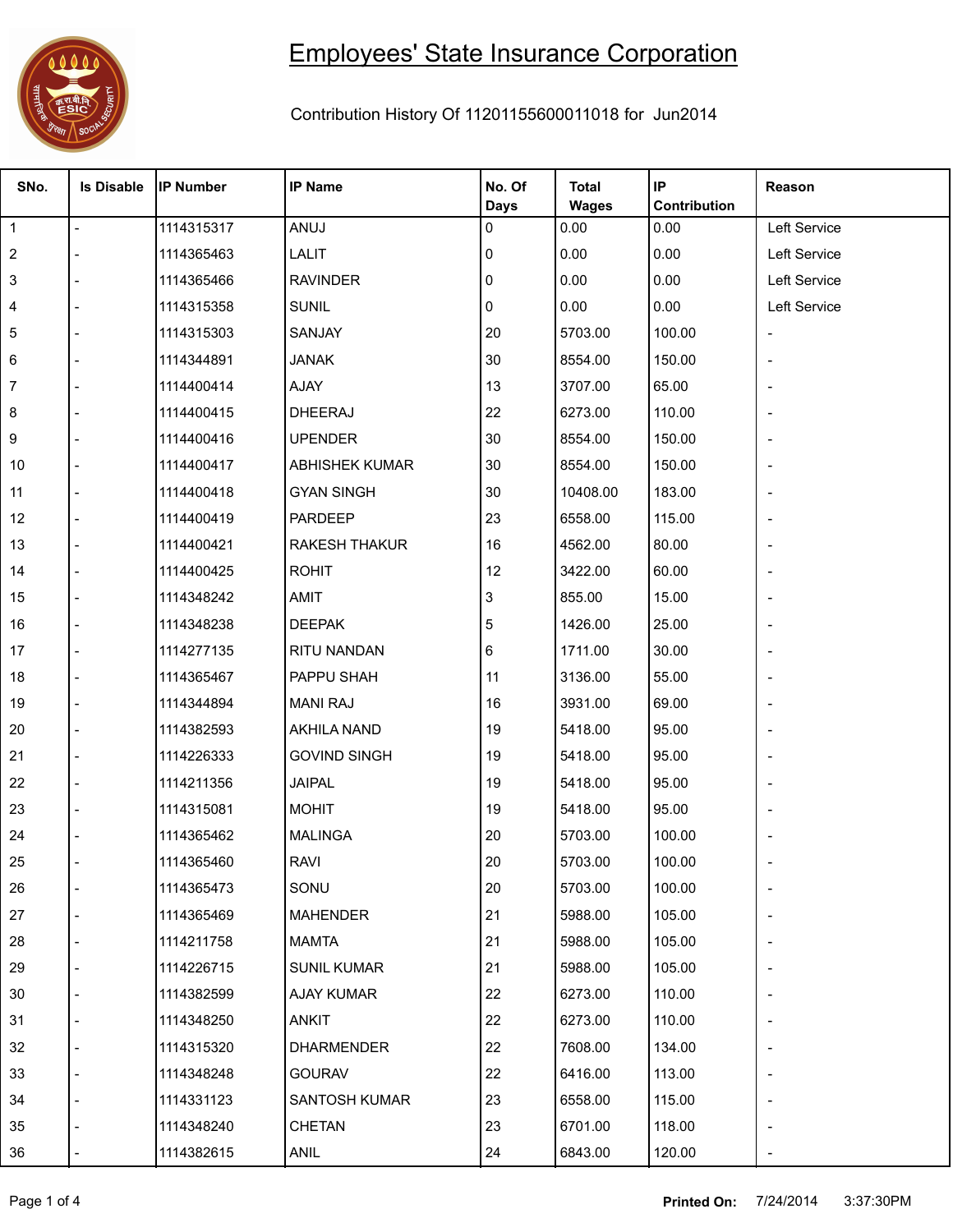| SNo. | <b>Is Disable</b> | <b>IP Number</b>         | <b>IP Name</b>                             | No. Of      | <b>Total</b> | IP           | Reason                   |
|------|-------------------|--------------------------|--------------------------------------------|-------------|--------------|--------------|--------------------------|
|      |                   |                          |                                            | <b>Days</b> | <b>Wages</b> | Contribution |                          |
| 37   | $\overline{a}$    | 1114365461<br>1114382610 | <b>KAPIL</b>                               | 24          | 6843.00      | 120.00       | $\blacksquare$           |
| 38   |                   |                          | <b>LALIT KUMAR PANDIT</b><br><b>MUKESH</b> | 24<br>24    | 6843.00      | 120.00       |                          |
| 39   |                   | 1114365471               |                                            |             | 6843.00      | 120.00       |                          |
| 40   |                   | 1114348241               | <b>NAVEEN KUMAR</b>                        | 24          | 6843.00      | 120.00       |                          |
| 41   |                   | 1114211197               | <b>SUMAN</b>                               | 24          | 6843.00      | 120.00       |                          |
| 42   |                   | 1114344884               | <b>NIMEY</b>                               | 25          | 7128.00      | 125.00       |                          |
| 43   |                   | 1114212014               | <b>VISHAL SAINI</b>                        | 25          | 7128.00      | 125.00       | $\overline{\phantom{a}}$ |
| 44   |                   | 1114315087               | AMIT                                       | 26          | 7413.00      | 130.00       |                          |
| 45   |                   | 1114382606               | <b>HARI GOVIND</b>                         | 26          | 7413.00      | 130.00       |                          |
| 46   |                   | 1114315294               | PRADEEP                                    | 26          | 7413.00      | 130.00       |                          |
| 47   |                   | 1114211187               | <b>RAJESH</b>                              | 26          | 7413.00      | 130.00       |                          |
| 48   |                   | 1114226253               | SHAHRUKH KHAN                              | 26          | 7413.00      | 130.00       |                          |
| 49   |                   | 1114315347               | <b>JEEWAN</b>                              | 27          | 7699.00      | 135.00       | $\overline{\phantom{m}}$ |
| 50   |                   | 1114211151               | <b>KARUNA</b>                              | 27          | 7699.00      | 135.00       |                          |
| 51   |                   | 1114382601               | <b>KAVITA</b>                              | 27          | 7699.00      | 135.00       |                          |
| 52   |                   | 1114382622               | LAXMAN                                     | 27          | 7699.00      | 135.00       |                          |
| 53   |                   | 1114211321               | <b>RAKESH RAI</b>                          | 27          | 7699.00      | 135.00       |                          |
| 54   |                   | 1114382624               | <b>SIKANDER</b>                            | 27          | 7699.00      | 135.00       |                          |
| 55   |                   | 1114315293               | <b>SUNIL</b>                               | 27          | 7699.00      | 135.00       | $\overline{\phantom{a}}$ |
| 56   |                   | 1114226233               | YOGESH                                     | 27          | 7699.00      | 135.00       |                          |
| 57   |                   | 1114211841               | <b>JANU PANTHI</b>                         | 27          | 7841.00      | 138.00       |                          |
| 58   |                   | 1114226339               | NAND KIAHORE                               | 27          | 7841.00      | 138.00       |                          |
| 59   |                   | 1114315331               | AJAY                                       | 28          | 7984.00      | 140.00       |                          |
| 60   |                   | 1114226683               | <b>GOVIND SINGH</b>                        | 28          | 7984.00      | 140.00       |                          |
| 61   |                   | 1114348276               | <b>HANSRAJ</b>                             | 28          | 7984.00      | 140.00       |                          |
| 62   |                   | 1114348253               | <b>KARAMBIR</b>                            | 28          | 7984.00      | 140.00       |                          |
| 63   |                   | 1114211163               | SADHANA                                    | 28          | 7984.00      | 140.00       |                          |
| 64   |                   | 1114226727               | SANJU                                      | 28          | 7984.00      | 140.00       |                          |
| 65   |                   | 1114211133               | <b>VICKY</b>                               | 28          | 7984.00      | 140.00       |                          |
| 66   |                   | 1114348244               | <b>VICKY KUMAR PANIKA</b>                  | 28          | 7984.00      | 140.00       |                          |
| 67   |                   | 1114382619               | ANKUSH BIRLA                               | 29          | 8269.00      | 145.00       |                          |
| 68   |                   | 1114365479               | <b>GAURAV MANDAL</b>                       | 29          | 8269.00      | 145.00       |                          |
| 69   |                   | 1114348262               | LALLU                                      | 29          | 8269.00      | 145.00       |                          |
| 70   |                   | 1114348231               | RAHUL MATHUR                               | 29          | 8269.00      | 145.00       |                          |
| 71   |                   | 1114348211               | <b>PUSHPENDER</b>                          | 29          | 8411.00      | 148.00       |                          |
| 72   |                   | 1114348272               | NARAYAN MISHRA                             | 30          | 8554.00      | 150.00       |                          |
| 73   |                   | 1114331121               | PRITHVI RAJ                                | 30          | 7371.00      | 129.00       |                          |
| 74   |                   | 1114382608               | RENU DEVI                                  | 30          | 8554.00      | 150.00       |                          |
| 75   |                   | 1114211624               | RESHAM                                     | 30          | 8554.00      | 150.00       |                          |
| 76   |                   | 1114382626               | SUKHBIR SINGH                              | 30          | 8554.00      | 150.00       |                          |
| 77   |                   | 1114211308               | <b>GHANSHYAM</b>                           | 30          | 8697.00      | 153.00       |                          |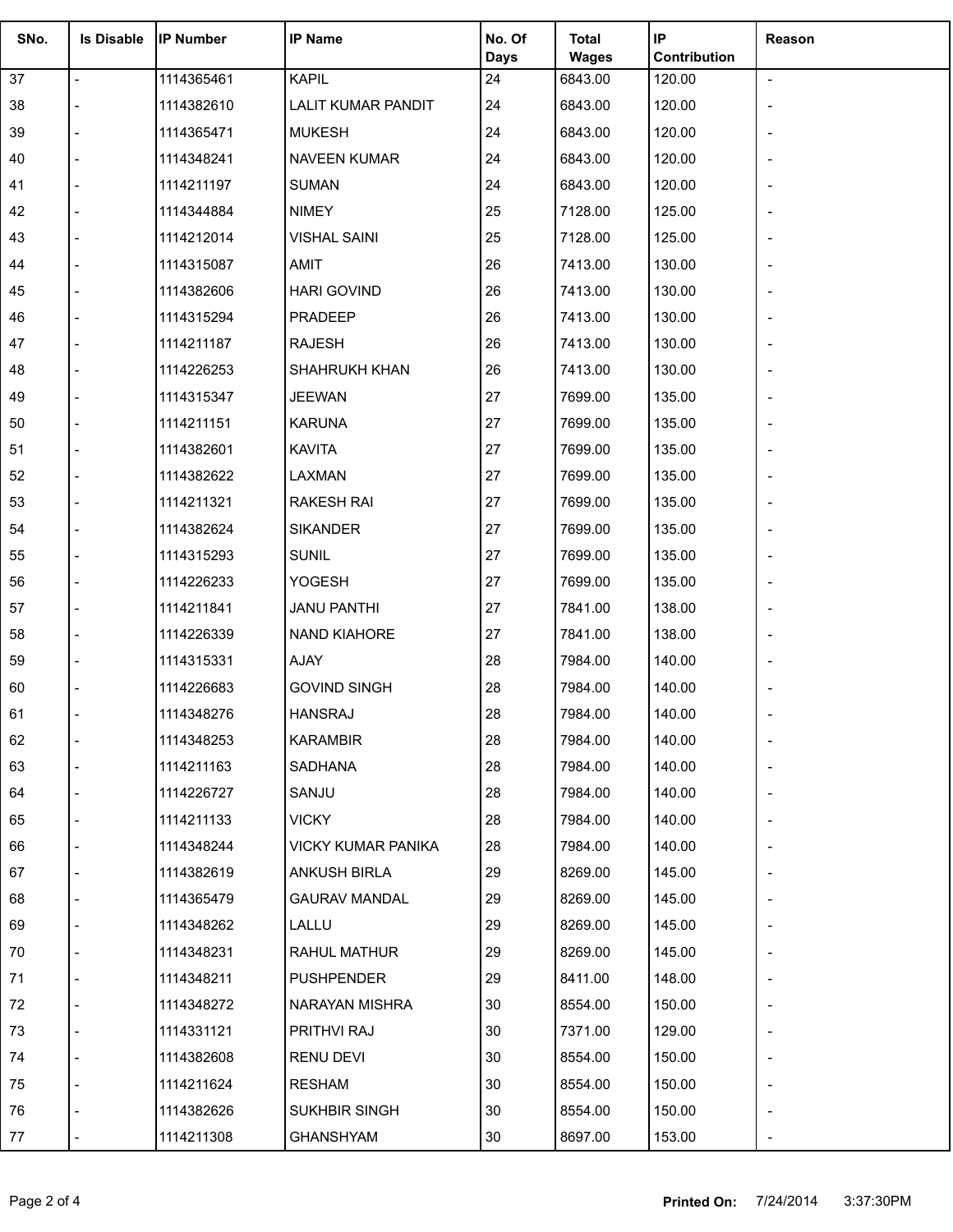| SNo. | <b>Is Disable</b> | <b>IP Number</b> | <b>IP Name</b>         | No. Of      | <b>Total</b> | IP           | Reason                   |
|------|-------------------|------------------|------------------------|-------------|--------------|--------------|--------------------------|
|      |                   |                  |                        | <b>Days</b> | <b>Wages</b> | Contribution |                          |
| 78   | $\blacksquare$    | 1114348256       | RAJU KUMAR             | 30          | 8697.00      | 153.00       | $\blacksquare$           |
| 79   |                   | 1114211627       | <b>DEEPAK KUMAR</b>    | 30          | 8839.00      | 155.00       |                          |
| 80   |                   | 1114348252       | <b>JAI BHAGWAN</b>     | 30          | 8982.00      | 158.00       |                          |
| 81   |                   | 1114211956       | NEELAM                 | 30          | 8982.00      | 158.00       |                          |
| 82   |                   | 1114382598       | <b>AKHILESH MISHRA</b> | 30          | 9124.00      | 160.00       |                          |
| 83   |                   | 1114226424       | <b>BHAGWAN DAS</b>     | 30          | 9124.00      | 160.00       |                          |
| 84   |                   | 1114211996       | <b>DEVRAJ</b>          | 30          | 9124.00      | 160.00       |                          |
| 85   |                   | 1114348268       | SALEHA BEGAM           | 30          | 9124.00      | 160.00       |                          |
| 86   |                   | 1114382618       | <b>SUNIL</b>           | 30          | 9124.00      | 160.00       |                          |
| 87   |                   | 1114212004       | <b>PUSPA</b>           | 30          | 9267.00      | 163.00       |                          |
| 88   |                   | 1114211614       | <b>RACHANA</b>         | 30          | 9267.00      | 163.00       |                          |
| 89   |                   | 1114226251       | <b>LEKH RAJ</b>        | 30          | 9409.00      | 165.00       |                          |
| 90   |                   | 1114277124       | <b>ROSHNI</b>          | 30          | 9409.00      | 165.00       | $\overline{a}$           |
| 91   |                   | 1114382611       | <b>NARENDRA SINGH</b>  | 30          | 9552.00      | 168.00       |                          |
| 92   |                   | 1114211745       | <b>REENA</b>           | 30          | 9552.00      | 168.00       |                          |
| 93   |                   | 1114226236       | <b>SUBHASH</b>         | 30          | 9552.00      | 168.00       |                          |
| 94   |                   | 1114348271       | <b>BHAVESH PATHAK</b>  | 30          | 9695.00      | 170.00       |                          |
| 95   |                   | 1114348239       | <b>CHANDAN KUMAR</b>   | 30          | 9695.00      | 170.00       |                          |
| 96   |                   | 1114382603       | <b>SUNIL KUMAR</b>     | 30          | 9695.00      | 170.00       | $\overline{\phantom{0}}$ |
| 97   |                   | 1114348207       | AMIT                   | 30          | 9980.00      | 175.00       |                          |
| 98   |                   | 1114226536       | <b>BABBU KHAN</b>      | 30          | 9980.00      | 175.00       |                          |
| 99   |                   | 1114226556       | <b>BRIJNESH</b>        | 30          | 9980.00      | 175.00       |                          |
| 100  |                   | 1114211275       | <b>DEENA NATH</b>      | 30          | 9980.00      | 175.00       |                          |
| 101  |                   | 1114348227       | <b>GOPAL</b>           | 30          | 9980.00      | 175.00       |                          |
| 102  |                   | 1114211361       | <b>PAWAN</b>           | 30          | 10122.00     | 178.00       |                          |
| 103  |                   | 1114226696       | <b>RAM NARESH</b>      | 30          | 10122.00     | 178.00       |                          |
| 104  |                   | 1114287394       | RAVINDER RAUT          | 30          | 10122.00     | 178.00       |                          |
| 105  |                   | 1114226223       | <b>SURESH</b>          | 30          | 10122.00     | 178.00       |                          |
| 106  |                   | 1114382605       | <b>MILAN</b>           | 30          | 10265.00     | 180.00       |                          |
| 107  |                   | 1114211976       | PAWAN                  | 30          | 10550.00     | 185.00       |                          |
| 108  |                   | 1114348264       | NITIN KUMAR            | 30          | 10693.00     | 188.00       |                          |
| 109  |                   | 1114211229       | <b>MANTU</b>           | 30          | 10835.00     | 190.00       |                          |
| 110  |                   | 1114212015       | <b>RAM KUMAR</b>       | 30          | 11263.00     | 198.00       |                          |
| 111  |                   | 1114365481       | SANJAY KUMAR           | 30          | 11405.00     | 200.00       |                          |
| 112  |                   | 1114348147       | SANDEEP SINGH          | 30          | 11548.00     | 203.00       |                          |
| 113  |                   | 1114287403       | <b>BHARAT KUMAR</b>    | 30          | 11690.00     | 205.00       |                          |
| 114  |                   | 1114211279       | SANJEEV KUMAR          | 30          | 11976.00     | 210.00       |                          |
| 115  |                   | 2013713287       | SARVINDER              | 30          | 11976.00     | 210.00       |                          |
| 116  |                   | 2013005319       | <b>SANTOSH</b>         | 30          | 14869.00     | 261.00       |                          |
| 117  |                   | 1114365475       | <b>MANOJ</b>           | 0           | 0.00         | 0.00         | Left Service             |
| 118  |                   | 1114365477       | <b>SUDHIR</b>          | 0           | 0.00         | 0.00         | Left Service             |